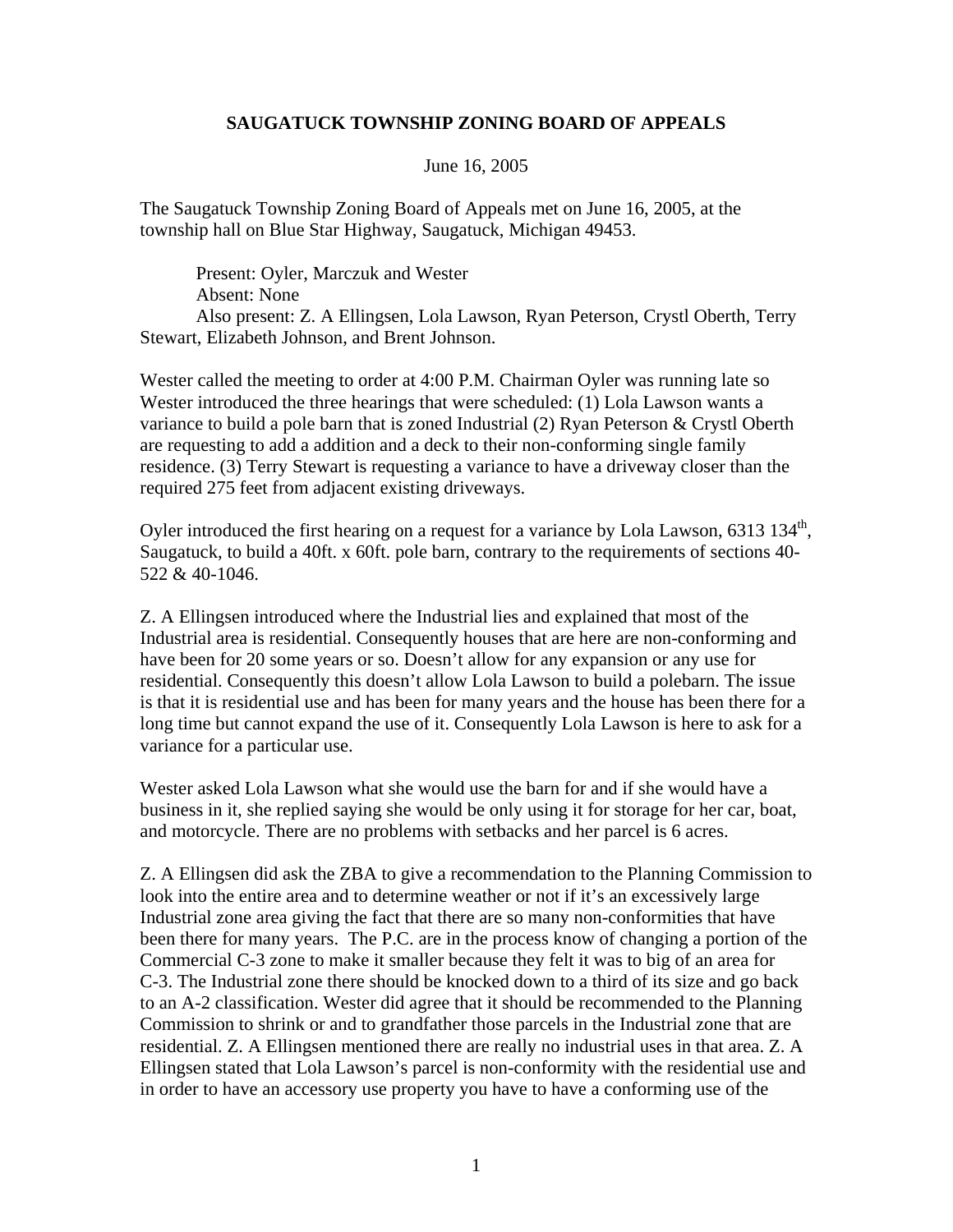zone. Since her resident is a non-conforming use you can't have a an accessory building or no one in that zone can build a garage or put up an accessory building on that property with out a valued conformity use to it.

Oyler read through the questions on finding the facts for approval or denial of variance request:

(1). Can the land be reasonably built or used in conformance with the Ordinance? The board answered no.

(2). Was the hardship self-imposed? The board answered no.

(3). Do unique circumstances exist for this parcel? The board answered yes.

(4). Would a variance alter the character of the neighborhood? The board answered no, it would be "conforming" to the neighborhood. Z. A. Ellingsen mentioned it is in a residential neighborhood.

(5). Do unique or exceptional extraordinary conditions apply to this property that generally do not apply to other properties in the same zoning district? Yes.

There was no letters, calls or anybody at the meeting for this variance request.

Wester made a motion to approve Lawson's application for a variance from Sec.40-522 & 40-1046, and Marczuk seconded. Motion prevailed.

Oyler than introduced the second request which is from Ryan Peterson, 6347 Old Allegan Rd., Saugatuck, to add a 15ft. x 26ft. addition and a deck to a non-conforming single family residence. The parcel is 50ft. x 385ft. and the residence is closer to the side lot line than the 10 feet required in the R-2 zone and closer than 40 feet from the Private Road as stated in Sections 40-277(3)a & b. The proposed addition and the deck will be closer than the required setbacks.

Z. A Ellingsen stated it is a non-conforming lot and also has excess easement that runs through part of it, which exacerbates the situation. The house has been there for a lot of years and they want to add to it but it appears that their wanting to add to the house on the north side adjacent to the east side. The rest of the setbacks are compliant. It's the side yard that's the problem. They are going to have some overlying deck area approaching the neighbors. The easement overlaying into the other parcel is 16ft., which would give them 34ft. of their lot line. The easement is used for either property to get to their parcels, if it wasn't an easement it would be considered a private road. The problem is because of the easement and also the lot line is only 50 ft. wide. A normal lot width is 150 ft. wide.

Crystl Oberth, wife of Ryan Peterson, presented a model of the house as it is now and a model of what it would look like afterwards. She explained to the board the situation of the deck approaching the east side of the property. Oberth & Peterson are proposing to add to the front 15ft. out and 26ft. wide and to also build a basement under that.

Neighbors from the direct west side were present at the meeting. Elizebeth and Brent Johnson, 6351 Old Allegan Road, Saugatuck, supported their request and had no problems with them adding on to their home.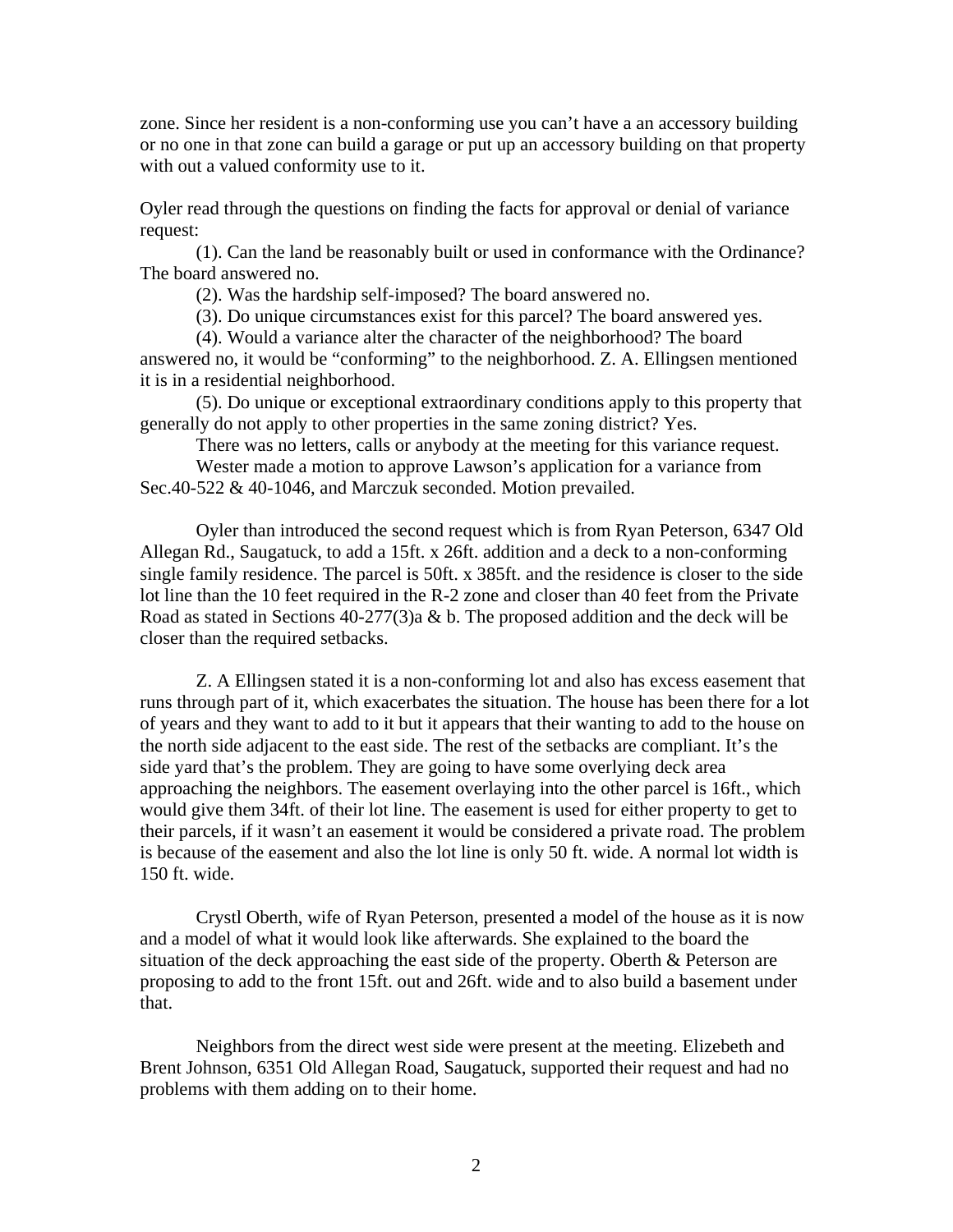Wester had asked how long they had been in this home and they replied a year and a half. Wester also asked what the square footage of the house was and Oberth said 1200 sq. ft. The total sq. ft. of the new addition and deck and the existing house will be 2400 sq. ft. Essentially they are down grading in square footage of the house. The current deck is right on the easement; essentially it will bring the new deck further away from the easement. They are moving the steps back but the house itself will be moved up 4 feet closer. Current structure doesn't meet the setbacks.

Oyler read through the questions on finding the facts for approval or denial of variance request:

(1). Can the land be reasonably built or used in conformance with the Ordinance? The board answered yes.

(2). Was the hardship self-imposed? Sort of. Because they just bought the house not long ago, they should of looked into it more to see if they could of added on. The board is not supposed to help people that put themselves in a bad position. The board is supposed to try to enforce the ordinances.

(3). Do unique circumstances exist for this parcel? Yes (easement)

(4). Would a variance alter the character of the neighborhood? No

(5). Do unique or exceptional extraordinary conditions apply to this property that generally do not apply to other properties in the same zoning district? No

Wester suggested redevelop and keep the building itself in the same footprint. Wester recommended that they table it and pay no additional charges to come back. Than the board can consider it being grandfathered in. Wester made a motion to table it. There was no second to the motion. Marczuk than made a motion to approve Peterson's application for a variance from Sec. 40-277(3)a & b, and Oyler seconded. The vote was 2 to 1, with Wester voting NO. Motion carried.

Oyler introduced the third request, which is from Terry Stewart, 455 Culver St., Saugatuck, for a variance found in Sec. 40-849-Driveway spacing and location. Applicant wishes to be closer than the required 275 feet from adjacent existing driveways. The project is located at 3385 Blue Star Hwy, Saugatuck and the proposed construction is a 3000 sq. ft. office building. The parcel is a lot of record and is not compliant with the current minimum lot width of 200 feet in the C-2 Zone. If the above variance is granted the Planning Commission must review and approve the Final Site Plan.

The issue is that the new ordinance requires along the Blue Star corridor to have 275 feet from each driveway. It's based upon the speed limit of the road.

The Planning Commission has addressed this issue and is going to the public hearing on the  $27<sup>th</sup>$  of June 2005, where they can modify this section by allowing the Planning Commission discretionary authority to limit this if there is an existing problem. They are in the process of changing it at the public hearing if the board approves it. Even if it is approved from the ZBA it will go to the PC for a conforming allowable use of the